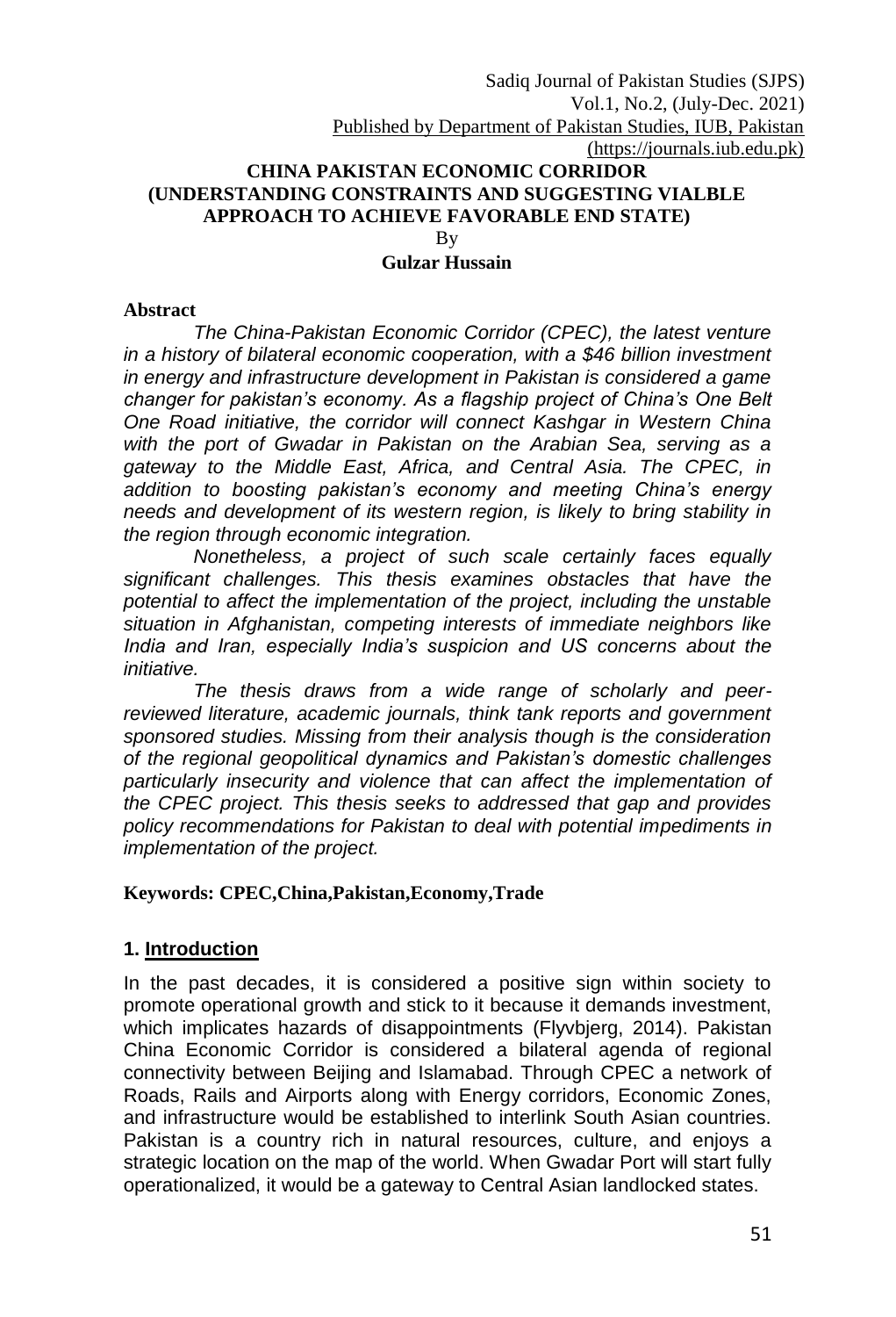Pakistan has been considered as security state due to its heavy expenditure on defense and security. Since 9/11, Pakistan has been facing the tag of sponsoring radicalism, extremism, and terrorism on the other hand terrorist infiltration through porous Pak Afghan border added fuel on the fire. Not only external but also there are internal challenges as well which are hurdles for successful implementation and execution of CPEC. Such internal challenges are lack of leadership, corrupt politicians, favouritism, corruption, inefficient bureaucracy, and nepotism, etc. In 2013, President Xi Jinping proposed China Pakistan Economic Corridor (CPEC) along investment of \$51 billion, as Pakistan also been demanding for a good relationship with all countries and one of them is China which supports to maintain in the energy sector to gain stability and popularity in whole the region (Argano& Gonzalez Quinones, 2009).

On one side, CPEC has another facet for Pakistan. China reflects provincial connectivity as an essential component, and its upcoming role to increase power at the international level. Therefore, they build a relationship with those countries that are rich in trading and in other sources; this will helps China in developing as a neutral supporter (Godement, 2014). Basically, CPEC is a financial fundamental, on several occasions, CPEC has reiterated as an agitator for Pakistan, China and the Asian county but ironically, due to internal and external factors, CPEC is facing challenges in its implementation (Ahmad, 2016).

## **2. Background**

Since the establishment of CPEC, leaders of both countries remain honest and generous with each other as China knows that Pakistan, can offer easy, harmless and short entrance of their import and export through Gwadar port, and from the evidence, China always protect and assist Pakistan in financial situations when Pakistan and India were at wars in 1965 and 1970, and in return stood with China in an honorable way that it promotes China's product currently this plays an important role as well (Mahd, 1986).

This project comprises road and infrastructural development schemes of about 3000 km long network of highways, railway and gas pipelines connecting Xinjiang province with Pakistan by providing the shortest access to the Arabian sea through Gwadar (Shabbir H. Kazmi, 2015). These projects are anticipated to be accomplished by 2030.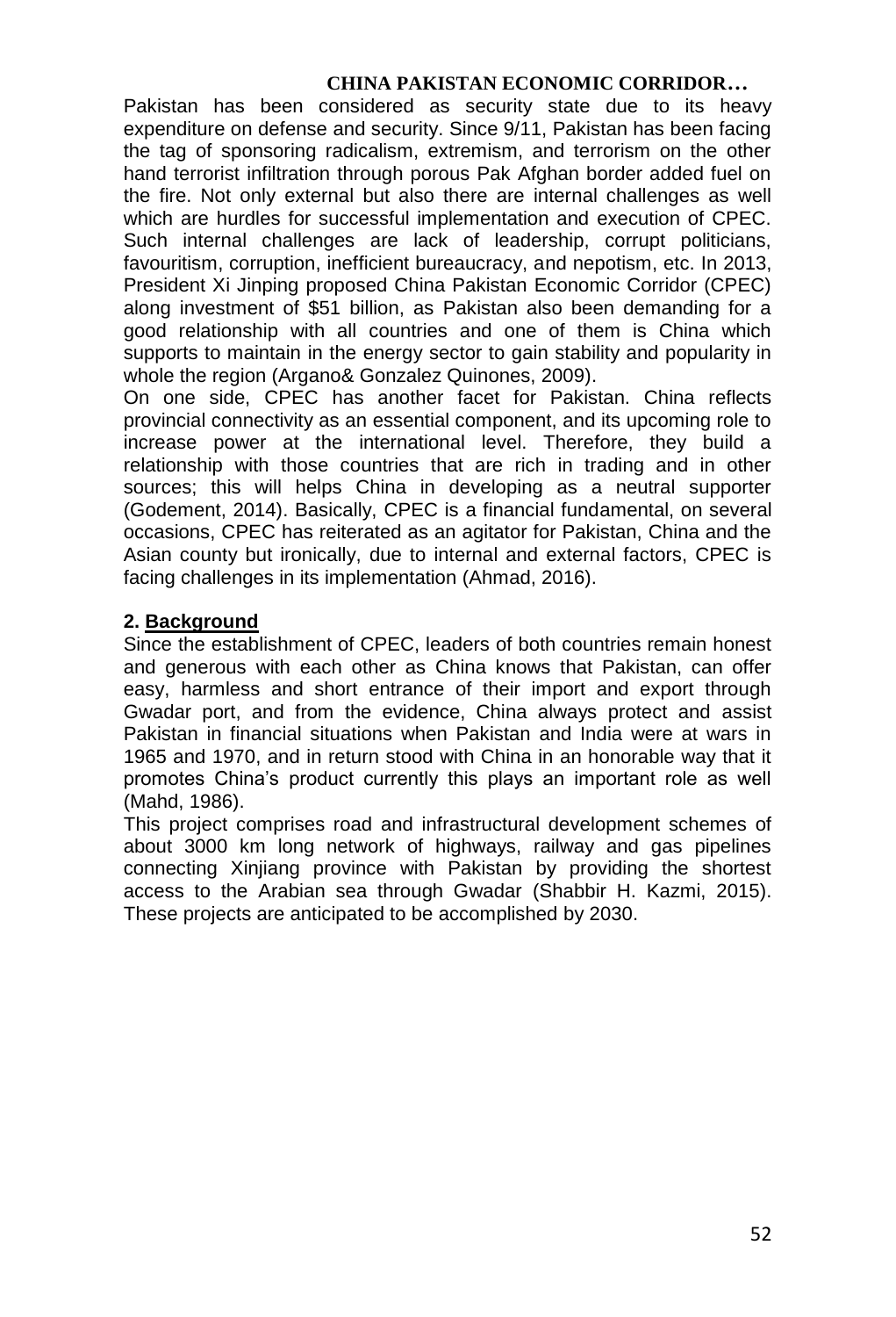# S.J.P.S., Vol.1, No.2

CPEC has an impact on the Pakistan economy that can be considered as direct or indirect, as it has directly lifted the FY 2016-2017 GDP growth beyond 6 % (Shabbir H. Kazmi, 2015). Indirect impact includes energy projects in Pakistan that will produce more than 15000MW of electricity in Pakistan to boost the live standard of Pakistani citizens and local industries in Pakistan by attracting foreign investment. The investment will also have affected the stock markets in Pakistan with an increase in share prices of cement and steel industries in Pakistan due to its use on construction sites (Sakib Sherani, 2015). By this vision, Pakistan has enabled China to invest directly as China increases its financial development level and its deliberate position in the Indian Ocean. CPEC is a model of collaboration, management and planned statement among Pakistan and China to reinforce connectivity with countries in economy and trade in the state, to meet increased requirements of energy and improve exports and to safeguard common interests in a new constituency (Chowdhury, 2013).

As CPEC's huge percentage of transport is concealed via rail, provincial collaboration among Asian countries and it can be said that Russia strengthens associations with government and international relations (Ibrar, Mi, Rafiq, et al., 2016). Setting aside these advantages, there are many hurdles CPEC has to face for it to emerge as a game-changer. China's objective is to speed up financial development by linking it west to the Gwadar port because it is the nearest port to any Chinese coastal port. CPEC is distributed into two paths (SafdarSial, 2014), the eastern alignment bypasses through Baluchistan has been prioritized, while the western route has been postponed till until the completion of the Eastern route (The News International, 2014).

The Indian factor is also playing an active role to destabilize the project either through offensive attacks on Pakistani borders or through extending support to the terrorist groups in Pakistan. India's vicious rival, Pakistan would also be strengthened in its protection and in economic zones. With over 95 percent of trade and 80 percent of rough oil imports from the Indian sea, the Indian economy could convert uncertain (Jaishankar, 2016).

In 1999 takeover by General Pervez Musharraf on government and alleviate the economy, and control all these deep-seated disputes like corruption and discrimination among provinces. Army has the potential to cope with these challenges which interrupt CPEC and protects Chinese labor as well (Yamin, 2016). Through, applications of CPEC, Pakistanis could gain significantly an advantage not merely in this state than in the whole domain (Iqbal and Anwar, 2015).

# **3. Challenges / Problems to CPEC**

China-Pakistan Economic corridor will significantly in Pakistan swift the development of industrialization and urbanization. It will aid to grow into a vastly wide-ranging, internationally viable. The mega game-changer project has to face some challenges to accomplish.

# **3.1. Domestic Constraints**

Setting aside the benefits of projects, there are many hurdles CPEC has to face Sadaf Sial (2014). The eastern arrangement bypasses through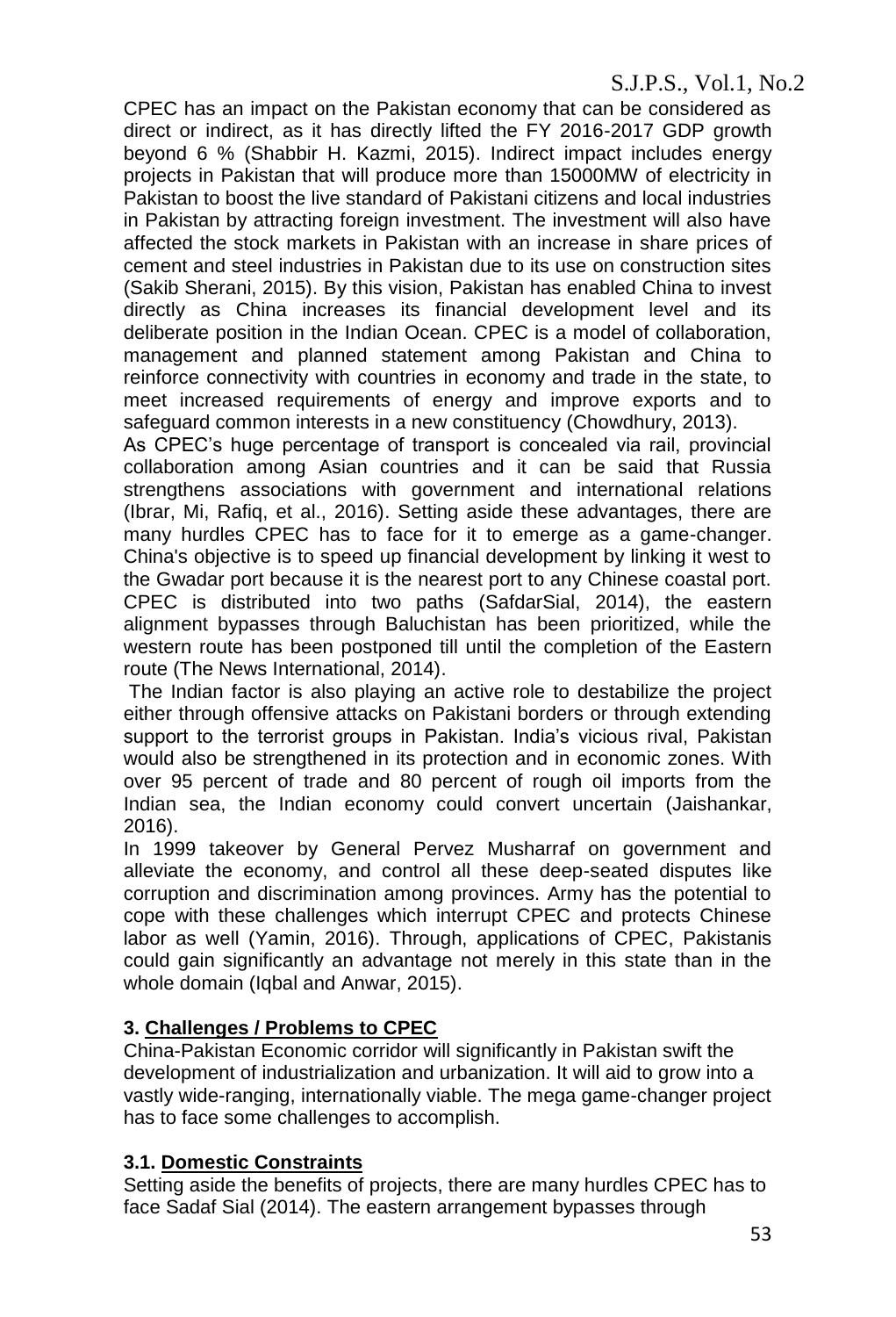Baluchistan has been ranked. The Eastern route has been lined up by Pakistani and Chinese personals and officers because of security concerns, as this route is thought to be more secure as compared with the Western route bypassing via more vulnerable areas of Baluchistan as to security issues. Therefore, most of the majority leadership of KPK and Baluchistan has fated policymakers for intentionally change, depriving other provinces. They also suspected that the CPEC project is measured via Prime Minister and close associates, and agreement of other parties was often ignored. So, these parties are demanding to make the CPEC related documents public to increase the transparency of the project (Ramay 2017 and Wolf, 2016).

# **3.2. Security Issues to CPEC**

From the very beginning, this huge project is facing a lot of challenges and constraints. Another, future dare is security threats from the 'non-state actors' that attempt for damaging politico- economic growth of Pakistan. From Xinjiang to the Gwadar, there are militants from a group of East Turkestan Islamic Movement (ETIM), Tehreek-e-Taliban (TTP), Lashkar-e-Tayyiba, Lashkar-e-Jhangi, Daesh (ISIS), and Baluchistan Liberation Front (BLF) and the militant groups of some governmental parties. To make sure the safety and security of the laborers, the Pakistan's army has formed a specialized force for CPEC safety and security. The security issues raised by 'Taliban' along the David-Line and the FATA area have high worries for the safety of the CPEC (Abid and Ayesha, 2015).

# **3.3. Regional Dynamics**

Indian concerns over CPEC and Chinese influence in South Asian region/ Arabian Ocean. India has along with hostile history towards China and time to time has criticized the relations between Pakistan and China. So, to interference CPEC, Indian has supported violence in Baluchistan and Indian authorities claimed their worries over the CPEC roads fleeting by Gilgit Baltistan, claimed as unclear land of Jammu and Kashmir by Indian authorities. They also claimed that CPEC will give access easily to Chinese marine occurrence in Arabian Sea that is a threat to Indian naval forces and business in the Arabian Sea. So, India is investing in the development of the Chabahar port of Iran to reach Afghanistan and the 'Central Asia states' (CAS) and to counter the development of Gwadar port.

# **3.4. (KP) Khyber Pakhtunkhwa Issues**

The political parties dominating the KPK province and Baluchistan have raised their concern regarding negligence by the federal government. KPK has concerns regarding the unfair distribution of economic projects and a route that is bypassing their land completely. Besides the economic and political reservations, the Baloch people have been raising their concerns regarding the deprivation of the province along with the exploitation of its resources by the federal government and the developed province of Punjab (Shams, 2015). So that, the KPK and the political government set besides chaining in the novel Gwadar Kashgarpath which is part of this huge CPEC project.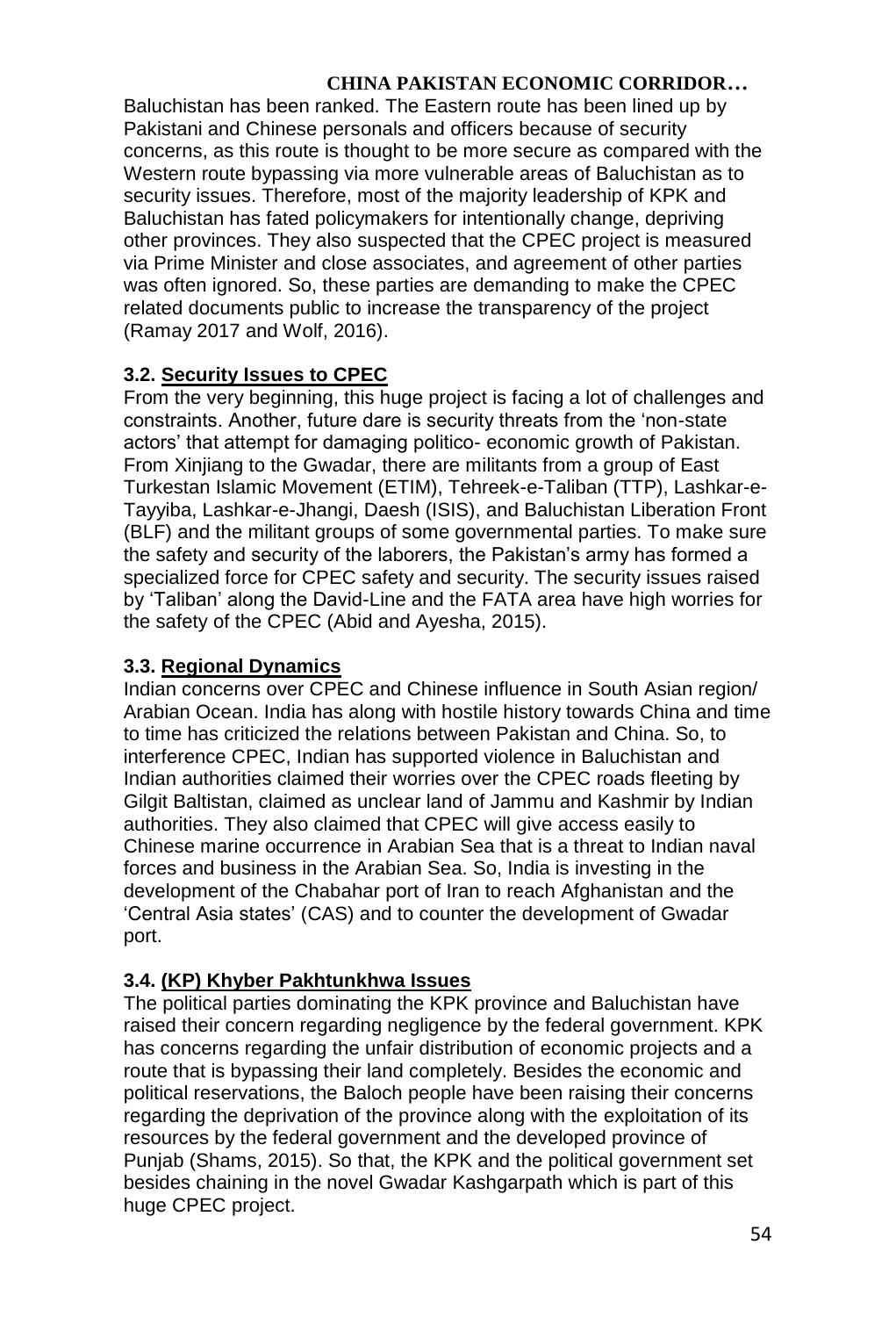## **3.5. The constitutional status of Gilgit Baltistan**

Gilgit Baltistan is the part of Azad Kashmir, where Pakistan has the territorial control on the land mass of Gilgit Baltistan. But constitutionally and politically it is not considered the part of Pakistan. India considered it the part of Jammu and Kashmir. It is a very problematic thing for the successful construction of CPEC that still it is a disputed region. Strategically, this region is located on the entry point of the China Pakistan Economic Corridor in Pakistan. The basic challenge is that the status of Gilgit Baltistan has not been defined yet, which can be a problematic factor for CPEC (Shigri, 2017).

## **3.6. India Threats**

India, which is born enemy of Pakistan, does not want Pakistan to be fruitful in any terms and therefore, they are against the project fully, and CPEC is like a spine in the hands of India . India has opened an office to interrupt CPEC (Ranjan, 2015). According to the news, in March 2016, Kulbhushan Yadav, an assumed detective from India's Research and Analysis Wing (RAW), has been under arrest condemning his arrival in the Pakistani's province Baluchistan to threaten and destroy the operation of the CPEC Rafi, A.., 2016). In the meantime, the increasing partnership between the United States and India and US drown attacks along the Pakistan-Afghan border are other concerns for Pakistan. United States took CPEC as long term concern in their foreign policy, as Gwadar port will ease Chinese existence in the Indian Ocean (Rahman and Shurong, 2017; Rifaat and Maini, 2016; Sial, S. 2014; and Wolf O., 2016).

### **3.8. Environmental Challenges**

CPEC has positive environmental worries to talk about. The adverse impacts on these economic-corridors advises that such corridors generally result in land-smog such as contamination of ground deposits by destructive or poisonous material; the planned corridor may lead to noisepollution, huge roads and ships traffic and the cargo activities (Nolintha, 2012). Furthermore, such environmental issues are expected to be faced by the civil society activities, socio-political administrations at regional as well as global levels.

# **3.9. Language as the Barrier**

Nelson Mandela once said, "If you talk to a man in a language he understands, that goes to his head. If you talk in his language, it goes to his heart. Language plays an essential role in the communication between the two countries. Understanding each other language is very important for people to contact each other. If a Pakistani talk to Chinese in the Chinese language or a Chinese talk to a Pakistani in Urdu, It will improve collaboration and feelings of love between them. They will be able to understand deeply each other (Yuan, 2015).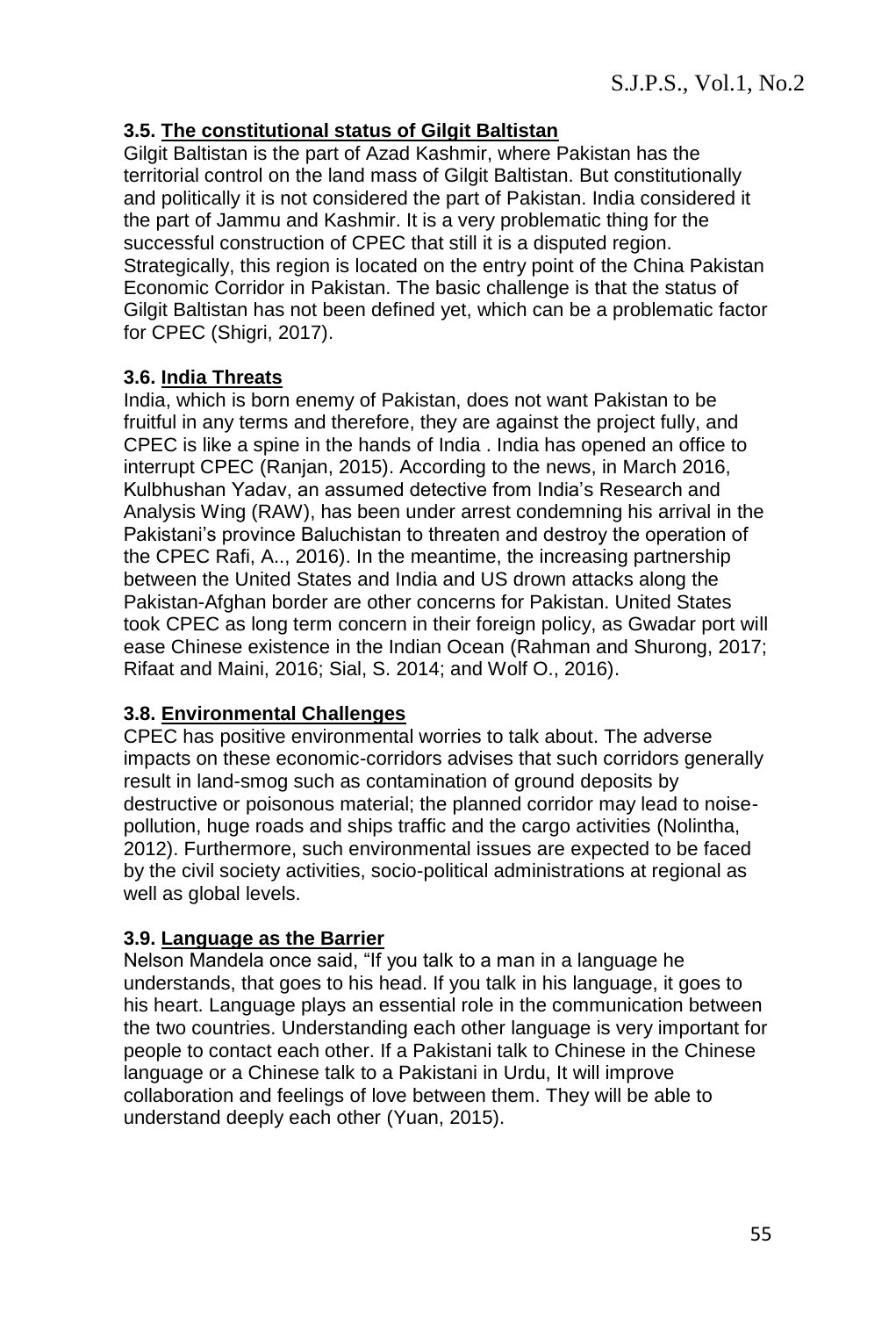

Chinese Language Center

# **3.10. Lack of Skilled Staff**

The satisfactory quality work power is likewise tested to keep up a high level of greatness and timely fulfillment of the CPEC project. The nature of work power can assume a key job, which relies upon preparing, training, physical make-up, and wellbeing, work quality must be a check Pakistan is the tenth biggest nation work power insightful yet comes up short on the correct improvement of the work power are given acknowledgment for a great part of the development in per capita pay and financial profitability (Ali, 2016).

# **3.11. Significance of CPEC**

Pakistan-China Economic Strip is a significant mission for the states. China is one of the major oil importer countries and it gets the oil from Africa and Gulf states. China understands the importance of the Gwadar route under the CPEC project to find new routes to secure its energy by satisfying its oil requirement (Hussain, M. 2017). With the CPEC, the provinces like Xinjiang will probably be able to join with the other countries and it will also able to invite the foreign and domestic countries to increase the business or economy of the state. China can also get authority to enter Indian Ocean and Asian shops by using the roads of Pakistan (Malik, S., 2017). CPEC is an effective project to remove poverty, to overcome the calamities of electricity or energy, harmony and prosperity in all the capitals of the country, infrastructural development and becoming a key shipment point by taking the benefit of its regional location, connecting the European landmass with South East Asia and East Asia to not only boost its economic development and growth but also to diminish the influence of India from the region (Hamid, M., Khan, Hassan, S,Khaliq, A., Ajmal, M., 2017).

Completion of CPEC would help to improve the integrity of China as the growth companion and affecting other projects that are connected. The declining situation of local investment, in every field Pakistan has suffered.

# **4. Importance of CPEC**

# **4.1. CPEC and Pakistan**

CPEC is a historic idea to support the long term and strategic relations in between China and Pakistan. CPEC is also looked for transformation or developed from the Silk Road project. CPEC presents a new landmark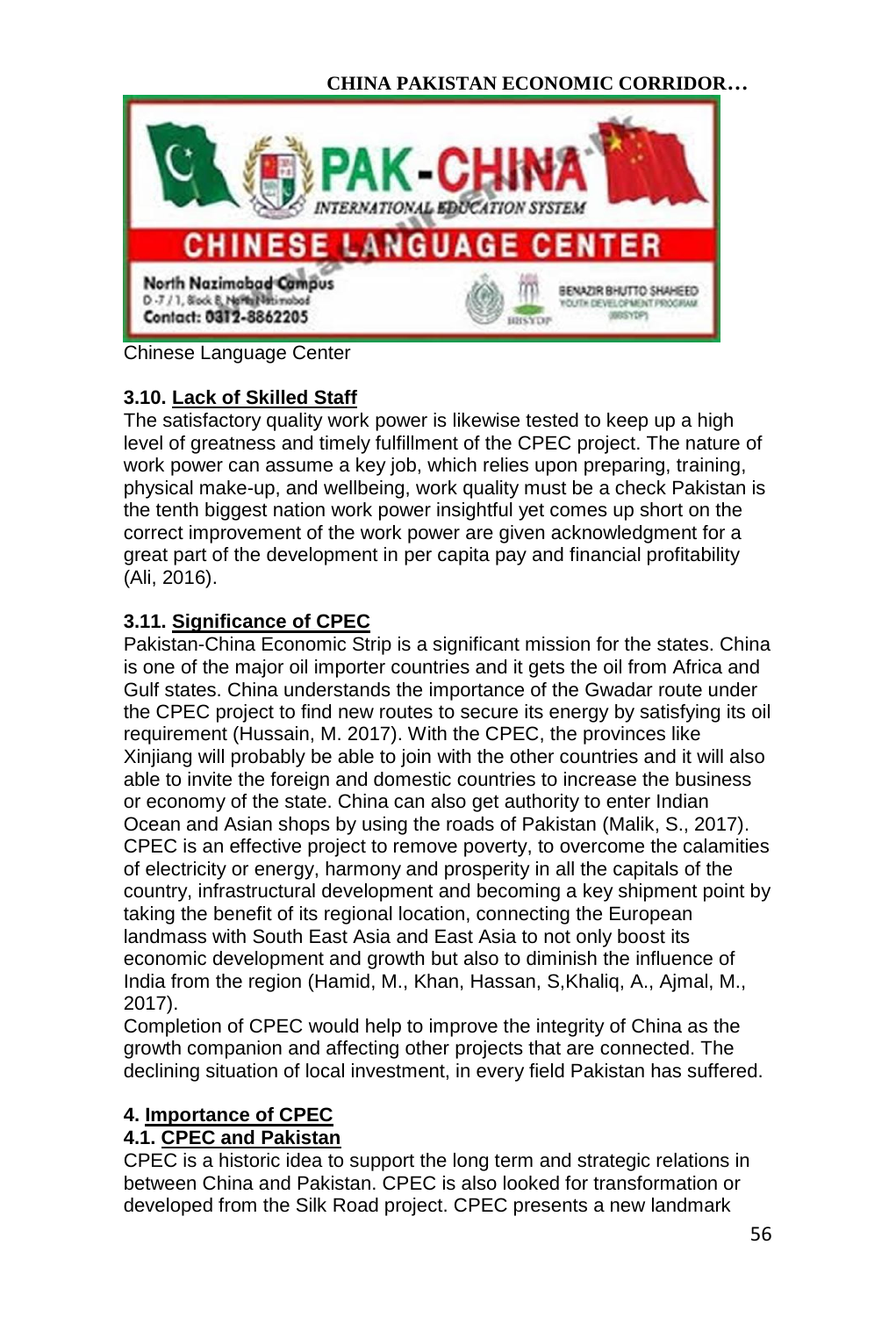between China and Pakistan in the establishment terms, which will also take the provincial and global complex situations. CPEC is a long term and super-project, still under construction, will help to attain the economic and political goals by the trade. This would be helpful in supportable development of South Asia (M. Abid, Ashfaq, A.,), both the countries, China and Pakistan, were forecasting to develop a project like CPEC since 2000, but in the last contract of Nawaz Sharif, Prime Minister of Pakistan, this dream revolved into the reality (Mustafa, S., 2017). In 2013, when Pakistan Prime Minister Nawaz Sharif goes to China in July, The CPEC scheme was exposed and the time frame of 2014-2030 was

elected for completion of project (M. Aqeel, 2016). In April 2015, states decided the CPEC bypassing the 51 contracts in different subdivisions under the authority of this jumbo project and an MoU was signed \$46 billion, Chinese venture in upcoming fifteen years. CPEC is not only for the growth of the two states but it also a huge project with the goal of the provincial development and constancy in the globalized world (Hamid, M., Khan, Hassan, S,Khaliq, A., Ajmal, M., 2017). Much of CPEC success will be dependent on whether Pakistan can bring forth provincial constancy and security, and confirm the rule of law (Sham, 2016).

# **4.2. The Vision behind CPEC**

The exchange of products and enterprises oversea exchange had been prevailing everywhere throughout the globe even in the vicinity of money related instruments; financial passages are exchange contracts and agreements and repayments, given law and status (Nolintha, 2012). The main idea of all the corridors is to improve the activities in the county and produces new chances of labor and employment to benefit the people of the county. The CPEC will attach the Xinjiang, northwestern area of China with Gwadar, Pakistan seaport via road network consisting around 1,800 miles (3000 km). It will be promoted Pakistan by developing its organization and most importantly by support in power generation plants, which is Pakistan's need of the hour to manage with the current economic crisis, if it can be accomplished, CPEC could convert Pakistan into a provincial economic center.

# **4.3. CPEC Projects**

This project was allocated into five main components namely Gwadar, Transport infrastructure, Energy, Investment and Industrial Corporation, and other areas on which the states mutually agree (M. Aqeel, 2016). One of the key cooperation areas of CPEC is the construction of an integrated transport system which consists of roads, railways, metro bus service, highways, bullet train services along with many other infrastructures, etc. Efficient, Integrated, and Convenient transportation is a pre-requisition for inter-connectivity and mutual trade between China as well as Pakistan. Building and expansion of Kashgar-Islamabad, Peshawar-Islamabad Karachi, Sukkur-Gwadar Port and Dera Ismail Khan-Quetta-Sohrab-Gwadar road route and infrastructure, to improve road security and facility levels and enlarge traffic dimensions.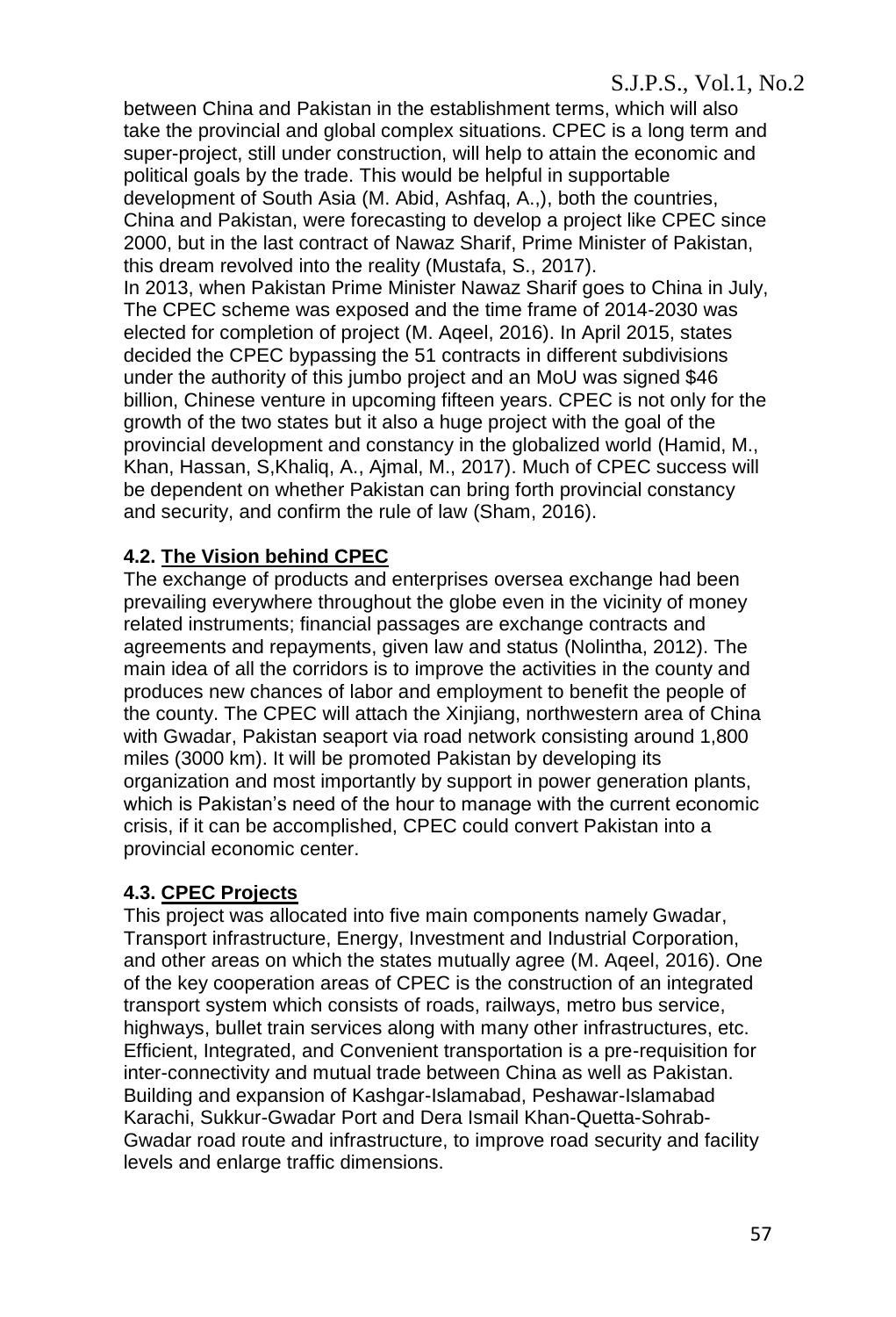### **5. Conclusion**

Pakistan China relations have endlessly advanced in each field in the huge history between the two nations, including exchange, trade and experience. Notwithstanding, the altered regional and in general conditions in the widening globalization setting have driven the two nations to loosen up money related relationship with encourage worldwide and common interdependency in return moreover, speculations, consequently passing on financial relationships at standard with political and limit relations. CPEC indications another sort of Sino-Pakistan venture with the probability to moreover animate the two nations' political and money related relations through trade and improvement. The endeavor has key and money related centrality for both China and Pakistan and the capacity to help the formation of common strength in South Asia. CPEC's anticipated monetary progress would pass on congruity and security to the state if all else fails and explicitly to the delicate and thus around zone of Baluchistan by drawing in youth in business works out, setting the zone much more fiscally reasonable and conceivable. The CPEC is a bit of China trying the Belt and Road mean to overhaul its associates with Central Asian countries and various bits of the world.

Pakistan is in like manner stressed over the fight from mass Indian products in Central Asia and Afghanistan that could make Pakistan's things more affordable and out of the market. There is in like manner fear that India will use its creating impact to destabilize Pakistan through Afghanistan. There are war-torn Afghanistan and Iran on its western edges, which is a critical player in the Middle East. In the West, we have China and Russia, which are one of the most transcendent countries on earth, and on our Eastern periphery, India, which is a rising economy and has been our main enemy since the start.

Pakistan has been engaging the war against dread based abuse all through the past 15 years, and Pakistan has had broad triumphs throughout the latest two years in the milieu of that war, realizing a sharp lessening in mental oppressor activity the country over. Pakistan is standing up to certifiable risks inside from nationalists and the Taliban, especially in Balochistan and Khyber Pakhtunkhwa. Balochistan is a fundamental accomplice in the powerful utilization of the CPEC. Unmistakable radical social affairs, for instance, the Baloch Liberation Army (BLA) and the Baloch Liberation Front (BLF) have accepted an

excited activity in inconsistent the region since the Musharraf time period. Kidnappings of Chinese masters and workers have upset the improvement strategy normally starting late.

Pakistan must starting talks with the progressives. The situation in Balochistan is starting at now broad. Regardless, it is oppressive to check out their genuine concerns and to allow them to accept a critical activity in this endeavor. The Government must game plan a way to deal with ensures that these essentials are a bit of CPEC and offer certifications to their stakes. In the Taliban establishment, current headways including trades between the Taliban, the United States, Russia, and Pakistan have been a welcome improvement. Such game plans will proceed until the game plan of the issue has been picked.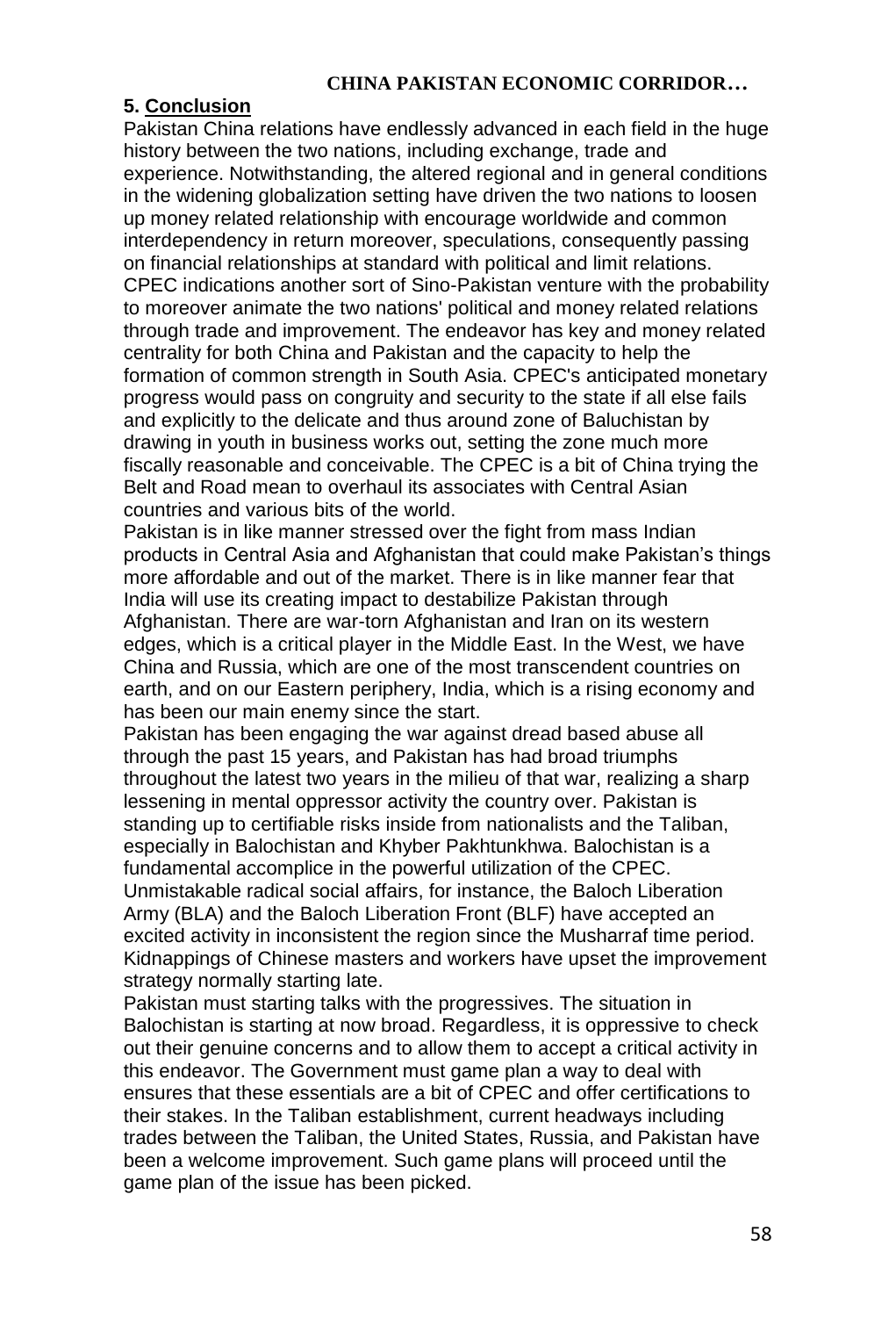## S.J.P.S., Vol.1, No.2

The Government must work quickly towards the structure of all of the three CPEC courses. At present, there is only a solitary way, as any mental activist development at any center point can deflect supplies overall. In this way, two new avenues will give elective decisions to cover any mishaps. Thusly, the progression of three roads would put the zones of western Pakistan at a comparative rate as the eastern parts, which will add to the improvement of the entire system, for instance, dry ports, motels, oil siphons, docking districts, etc., which will in like manner make these zones fiscally possible.

Seen as an unmistakable bit of leeway on the planet, Pakistan and China, yet the entire territory would prosper with the turn of events and flourishing of the CPEC. To make it a triumph, it is huge for Pakistan to decide the security gives that exist in the country at the soonest opportunity and to make the fitting steps, as communicated above, to discard them.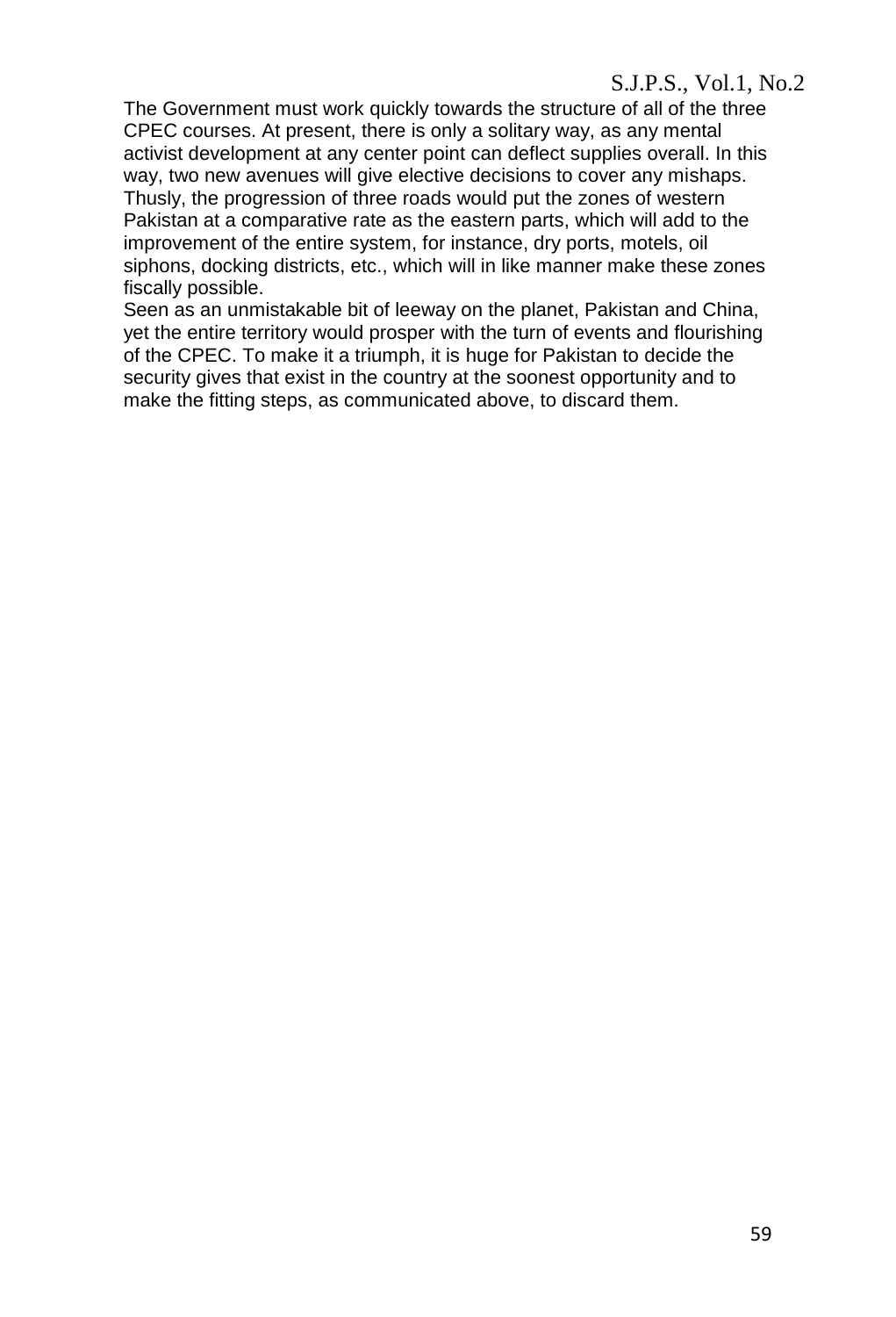References

Abid, A. a. (2015). CPEC, challenges, and opportunities for Pakistan:. *Pakistan Vision 16 (2)*, 142-169.

Afridi, S. K. (2017). *China-Pakistan Economic Corridor.* Islamabad: Institute of Strategic Studies (ISSI).

Afzal, N. a. (2018). China Pakistan Economic Corridor (CPEC): Challenges and Prospects. *Pakistan Administration Review, 2(1)*, 209-222.

Ahmed. (2016, March 09). KP assembly speaker takes CPEC rout issue to court. *Dawn News*. Islamabad, Pakistan: Dawn News.

Ahmad, R., and M. Hong. (2017). China-Pakistan economic corridor and its social implication on Pakistan: How will CPEC boost Pakistan's

infrastructures and overcome the challenges? *Art Social Science Journal* 8 (2).

Ahmad, Waqar. (2015). Baluchistan, CPEC another view. Islamabad: *The Daily Times*

AHMED, K. B. (2019, July 21). CPEC: A mega developmental project. *The Nation*. Islamabad, Pakistan: The Nation.

Ali, M. (2016). CPEC: prospects and challenges for regional integration. *Arts and social science journal, 7(204)*, 1-5.

Ali, L., M. Jianing, M. Shah, A. Khan, and M. Imran. (2017). Transport culture akin to China Pakistan economic corridor. Journal of *Human System Management, (In Press*). https://doi.org/10.3233/HSM-17111.

Ali, S. (2016). China Pakistan Economic Corridor: salients and importance. China: Centerline.

Aqeel, M. (2016). Impact of China Pakistan Economic Corridor (CPEC). Lahore: Oxford.

Asees Awan, M.; Ali, Y. (2019), Sustainable modeling in reverse logistics strategies using fuzzy MCDM: Case of China Pakistan Economic Corridor. *Manag. Environ. Qual*. 30, 1132–1151.

Arif. (1984). Documents on China-Pakistan Relations. Lahore: Vanguard. Aslam, D. H. (2019, July 22). CPEC development to be brought in line with environment protection agendas. *Daily Times*. Islamabad, Pakistan: Daily Times.

Bhattacharjee, D.D. (2015). China Pakistan economic corridor (CPEC). Issue Brief. Delhi: *Indian Council of World Affairs.*

Butt, A. (2015). Impact of CPEC on Regional and Extra Regional Actors. *The Journal of Political Science*, 23.

Butt, H. D. (2019, July 24). China Pakistan Economic Corridor (CPEC) pivotal to the success of the Belt and Road Initiative. *The News*. Islamabad, Pakistan: The News.

Chaudhri, M. A. (1987) Strategic and military dimensions in Pakistan-China relations' in Pakistan and world society. Karachi: *Royal Book Company*, 2(17), 67–94.

China Daily. (2019, June 17). CPEC's role in addressing Pakistan's chronic energy crisis. *China Daily*. China: China Daily.

CPEC: Challenges and Opportunities. (2019, April 22). *Pakistan Army*. Pakistan: Pakistan Army.

Dawn. (2014). Sherpao opposes the change in Pak-China economic corridor route. Karachi.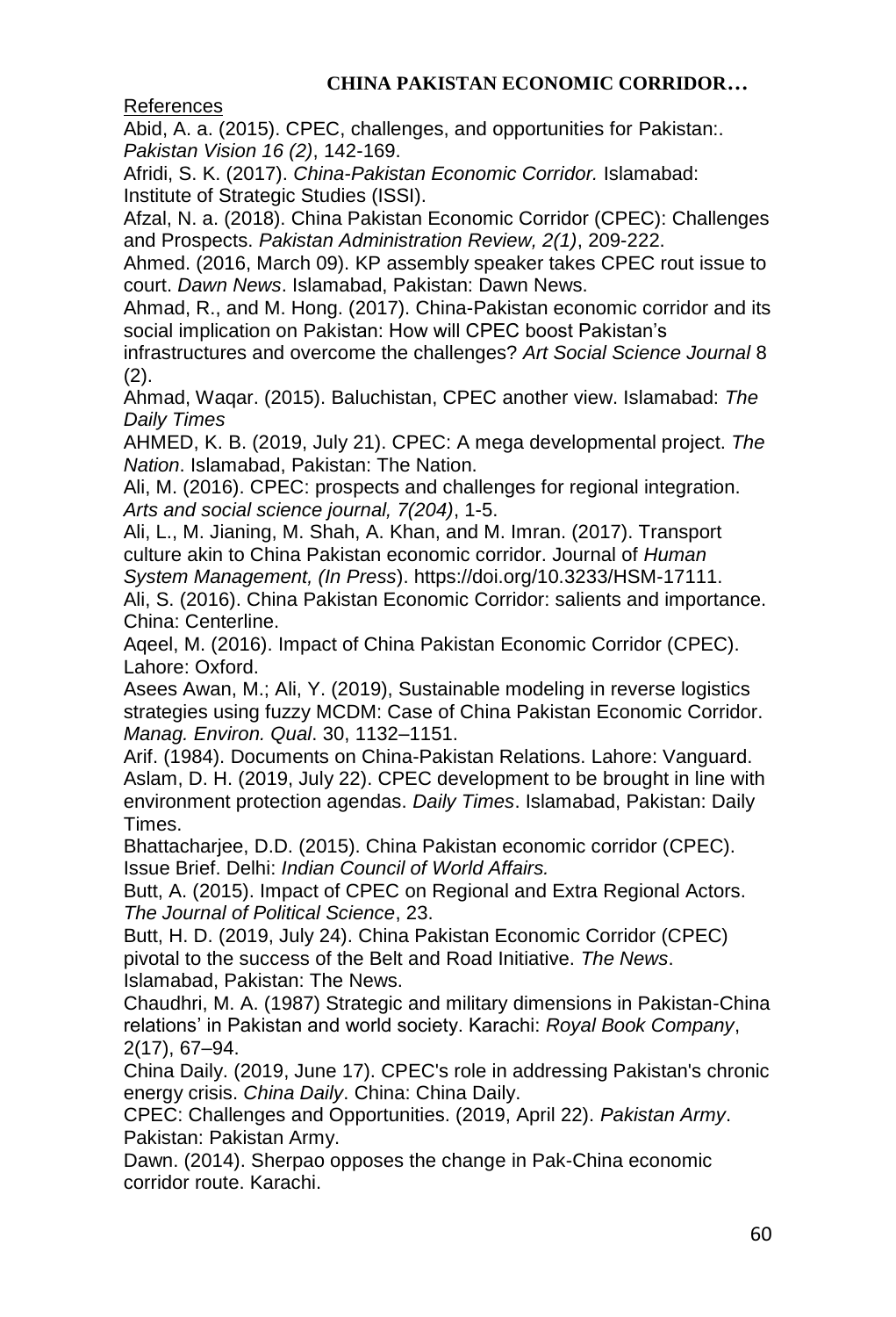Dawn. (2015). 'Pakistan, Russia Sign Agreement for Construction of Northsouth Gas Pipeline'. *Dawn* (October 16). Available at

http://www.dawn.com/news/1213460. Accessed 23 Dec 2016.

Durani, M.Q.; Khan, M.B. (2018), The Environmental Impact of the China-Pakistan Economic Corridor (CPEC): A Case Study. Abasyn Univ. J. *Soc. Sci.* 11, 201–221.

De, P., and K. Iyengar. (2014). Developing economic corridors in South Asia. *Asian Development Bank.*

Dent, C.M. (2016). East Asian regionalism. *Routledge*.

Durrani, S. (2013). The Kashgar-Gwadar corridor. Karachi: The *News* Dhaka, A. (2014). Factoring Central Asia into China's Afghanistan policy. *Journal of Eurasian Studies* 5 (1): 97–106.

Disk, N. (2017). CPEC: How Much Annual Revenue Pakistan Will Earn. https://timesofislamabad.com/cpechowmuch-annual-revenue-pakistan-willearn/.

Esteban. (2016). The China Pakistan Corridor; a transit, economic or development corridor. *Strategic Studies 36, no 2*, 63-74.

Haider. (2015, February 06). Details of agreements signed during Xi's visit to Pakistan. *Dawn News*. Pakistan: Dawn News.

Hali, S. M. (2019, March 01). CPEC's positive spill-over effects. *Pakistan Today*. Pakistan: Pakistan Today.

Harri, B. (2018). CPEC security challenges and solutions.

Hassan, S. N. (2019, August 02). Baluchistan to be the primary beneficiary of CPEC. *Daily Times*. Pakistan: Daily Times.

Hancock, T. (2017). China's missionaries seek converts along the belt and road. *Financial Times*, August 11. https://www.ft.com/content/69a41f7e-6b96-11e7-bfeb-33fe0c5b7eaa.

Hameed, M. (2018). The politics of the China—Pakistan economic corridor. Palgrave Communications 4 (1): 64.

Hussain. (2016). CPEC. *Defense Journal, 19(6)*, 13-21.

Hussain. (2017). *China Pakistan Economic Corridor (CPEC): Challenges and the way forward,.* New York: Naval Postgraduate School Monterey United States.

Hussain, E. CPEC: Governance and security challenges—Implications for the Belt and Road Initiative. Chin. Political Sci. Rev. 2019, 4, 135–147

Huasheng, Z. (2016). Afghanistan and China's new neighborhood diplomacy. *International Affairs* 92 (4): 891–908

Irshad, M. S. (2015). One belt and one road: dose China-Pakistan economic corridor benefit for Pakistan's economy? J*ournal of Economics and Sustainable Development*, 6(24).

Jan, W. (2019, January 23). Re-shaping the CPEC narrative. *Pakistan Today*.

Javaid. (2016). Assessing CPEC: Potential Threats and Prospects. *Pakistan Economic and Social Review, 54(1)*, 123-142.

Jabri, P. (2015) . CPEC projects to benefit all provinces of Pakistan: Chinese envoy. *Associated Press of Pakistan.*

Jain, R. (1981). China south Asian relations, 1947 1980. New Delhi: *Radiant*.

Jinchen, T. (2016). One belt and one road': connecting China and the world. *Global Infrastructure Initiative website.*